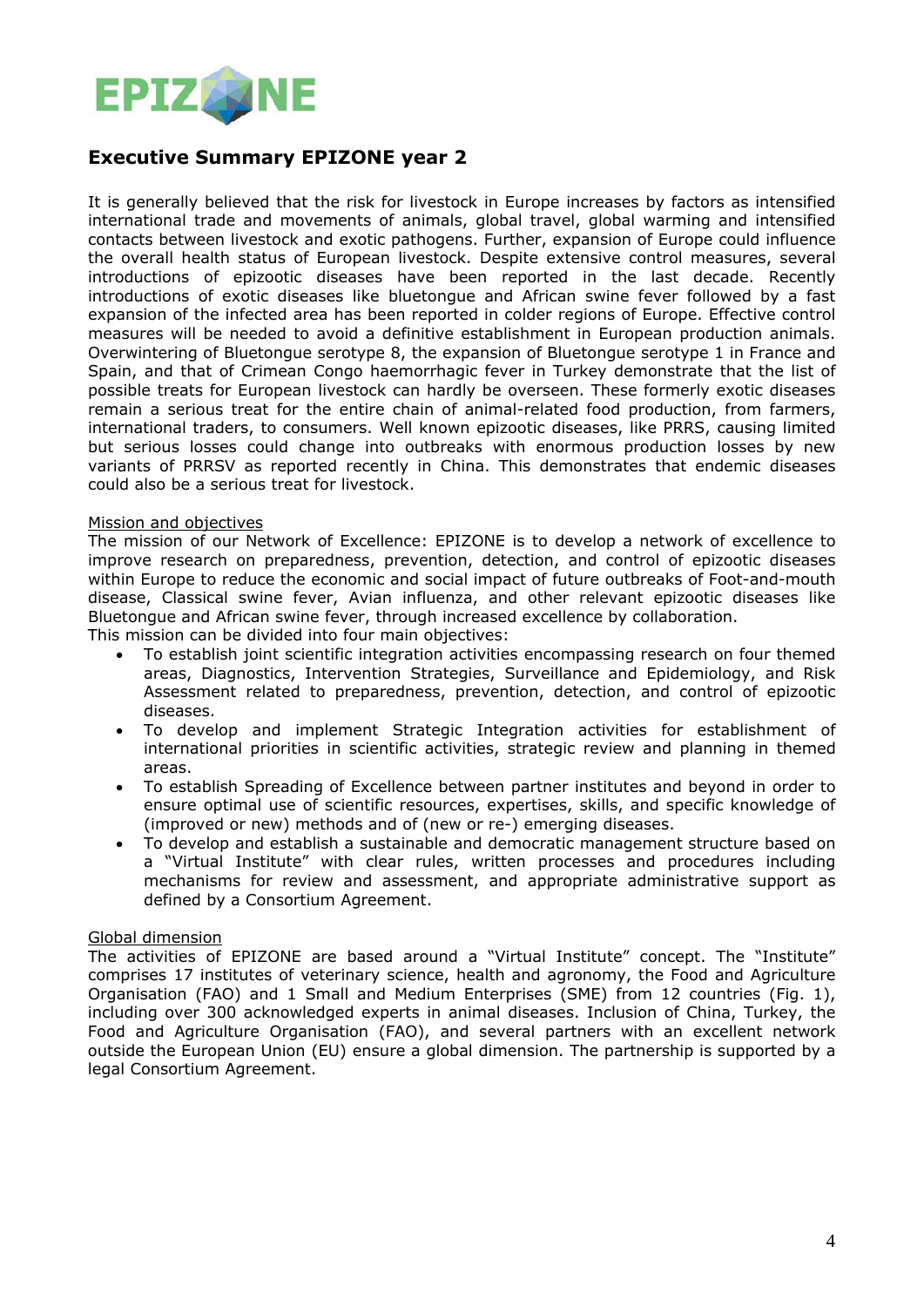| List of participants                                                                                  |                    |                                                                                                  |                                                                                                      |             |
|-------------------------------------------------------------------------------------------------------|--------------------|--------------------------------------------------------------------------------------------------|------------------------------------------------------------------------------------------------------|-------------|
|                                                                                                       | <b>NETHERLANDS</b> | Central Veterinary Institute of Wageningen UR<br>Lelystad, The Netherlands,                      |                                                                                                      | (CVI)       |
| <b>GERMANY</b>                                                                                        |                    | Friedrich-Loeffler-Institute,                                                                    |                                                                                                      | (FLI)       |
|                                                                                                       |                    | UNITED KINGDOM Institute for Animal Health,                                                      |                                                                                                      | (IAH)       |
|                                                                                                       |                    | <b>UNITED KINGDOM Veterinary Laboratories Agency,</b>                                            |                                                                                                      | (VLA)       |
| <b>FRANCE</b>                                                                                         |                    | Agence Française de Securité Sanitaire des Aliments, (AFSSA)                                     |                                                                                                      |             |
| <b>DENMARK</b>                                                                                        |                    | National Veterinary Institute, Technical University<br>of Denmark,                               |                                                                                                      | (DTU Vet)   |
| <b>SWEDEN</b>                                                                                         |                    | Statens Veterinarmedicinska Anstalt,                                                             |                                                                                                      | (SVA)       |
| <b>FRANCE</b>                                                                                         |                    | Centre de coopération Internationale en Recherche<br>Agronomique pour le Développement,          |                                                                                                      | (CIRAD)     |
| <b>SPAIN</b>                                                                                          |                    | Center of Animal Health, National Institute for<br>Agriculture and Food Research and Technology, |                                                                                                      | (CISA-INIA) |
| <b>ITALY</b>                                                                                          |                    | Istituto Zooprofilattico Sperimentale delle Venezie,                                             |                                                                                                      | $(IZS-Ve)$  |
| <b>CHINA</b>                                                                                          |                    | Lanzhou Veterinary Research Institute,                                                           |                                                                                                      | (LVRI)      |
| <b>POLAND</b>                                                                                         |                    | National Veterinary Research Institute,                                                          |                                                                                                      | (NVRI)      |
| <b>TURKEY</b>                                                                                         |                    | FMD Institute Ankara,                                                                            |                                                                                                      | (SAP)       |
| <b>BELGIUM</b>                                                                                        |                    | Veterinary and Agrochemical Research centre,<br>VAR-CODA-CERVA,                                  |                                                                                                      | (VAR)       |
| <b>GERMANY</b>                                                                                        |                    | Hannover Veterinary School,                                                                      |                                                                                                      | (HVS)       |
| <b>ITALY</b>                                                                                          |                    | Instituto Zooprofilattico Sperimentale della<br>Lombardia e dell' Emillia Romagna Brescia,       |                                                                                                      | (IZSLER)    |
| <b>CHINA</b>                                                                                          |                    | Harbin Veterinary Research Institute,                                                            |                                                                                                      | (HVRI)      |
| <b>ITALY</b>                                                                                          |                    | Food and Agriculture Organization,                                                               |                                                                                                      | (FAO)       |
|                                                                                                       | <b>NETHERLANDS</b> | Digital Value,                                                                                   |                                                                                                      | (DiVa)      |
|                                                                                                       |                    | Coördinator:<br>Dr. Piet A. van Rijn<br>Tel.: + 31 320 23 86 86<br>E-mail: epizone.cvi@wur.nl    | Deputy coördinator:<br>Johan H. Bongers DVM<br>Tel.: + 31 320 23 86 07<br>E-mail: epizone.cvi@wur.nl |             |
| Contact information: Jitty Oosterga-Land DVM<br>Tel.: + 31 320 23 88 83<br>E-mail: epizone.cvi@wur.nl |                    |                                                                                                  |                                                                                                      |             |
|                                                                                                       |                    |                                                                                                  |                                                                                                      |             |
| <b>EPIZ ANE</b>                                                                                       |                    |                                                                                                  |                                                                                                      |             |

Figure 1 Involved contractors and coordinator contact details

## Organisational structure

The organisational structure of EPIZONE (Fig. 2) comprises a matrix design of joint activities in non-scientific themes 1, 2, and 3, and joint research activities in scientific themes 4, 5, 6, and 7. Each theme contains one or more Work Packages covering a certain expertise and led by a Work Package leader. The Work Packages within each theme are led by a Theme Leader assisted by a deputy Theme Leader, all are member of the Executive Committee.

Governance is provided by the Coordinating Forum comprising representatives of all EPIZONE partners. The Coordinating Forum is supported by the administration bureau and the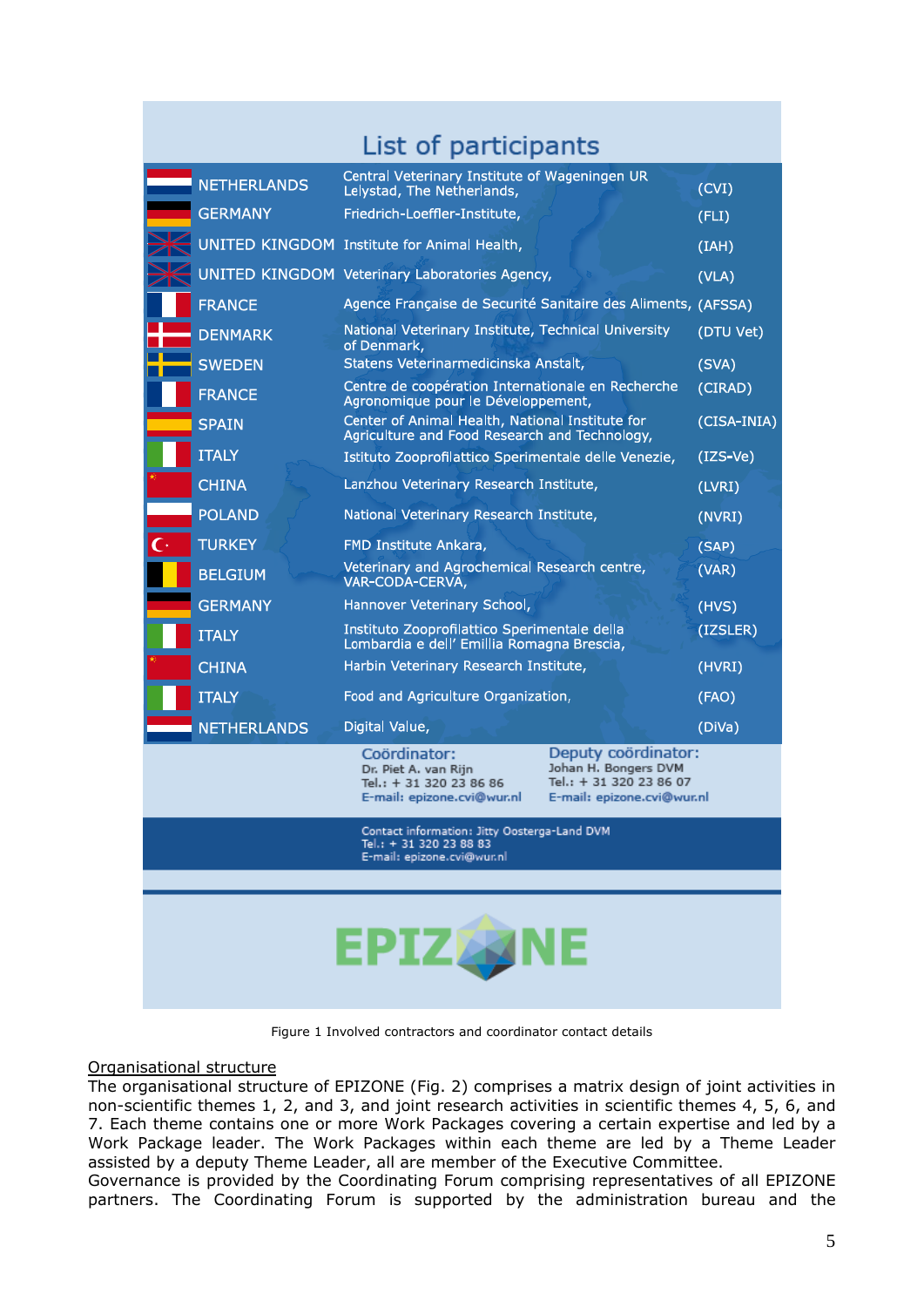Management Advisory Board of five democratically elected representatives at director level from all partners. The administration bureau is the operational team responsible for both the administrative and financial obligations. International scientific advice to the governance is provided by an External Advisory Panel comprising five senior external scientists, including a representative of the OIE (World Organisation for Animal Health).



Figure 2 Organisational structure of EPIZONE

In Theme 1 "Structure and Management" WP1.1. is led by the Coordinator and is responsible for the administrative and financial aspects of the network, including the development and implementation of the management structure. The second year's activities were mainly associated with the improvement of management processes and procedures and the first initiatives associated to the sustainability of the network. Therefore "Young EPIZONE" is launched. Young EPIZONE aims at creating a network within EPIZONE, dedicated to PhD students and post-docs (<5 years after PhD graduation). Monitoring and support of collaborations within and between the themes and the work packages is a continuing task of Theme 1. To stimulate this a call for internal scientific proposals was launched and the half yearly management meeting was organised in Lelystad in January 2008. To enhance the exposure of EPIZONE to involved parties and stakeholders WP1.2 Communication focussed on external communication this year. In particular the communication for the second  $2<sup>nd</sup>$  Annual Meeting and the Bluetongue satellite Symposium, both open for internal and external delegates.

Theme 2 Strategic Integration, is responsible for the effective and strategic integration of the scientific research activities of EPIZONE. This includes scientific coordination and strategic planning, and expertise development. A major task of the network currently is to establish an outline for a strategic research plan (SRP) and to watch over the standards of EPIZONE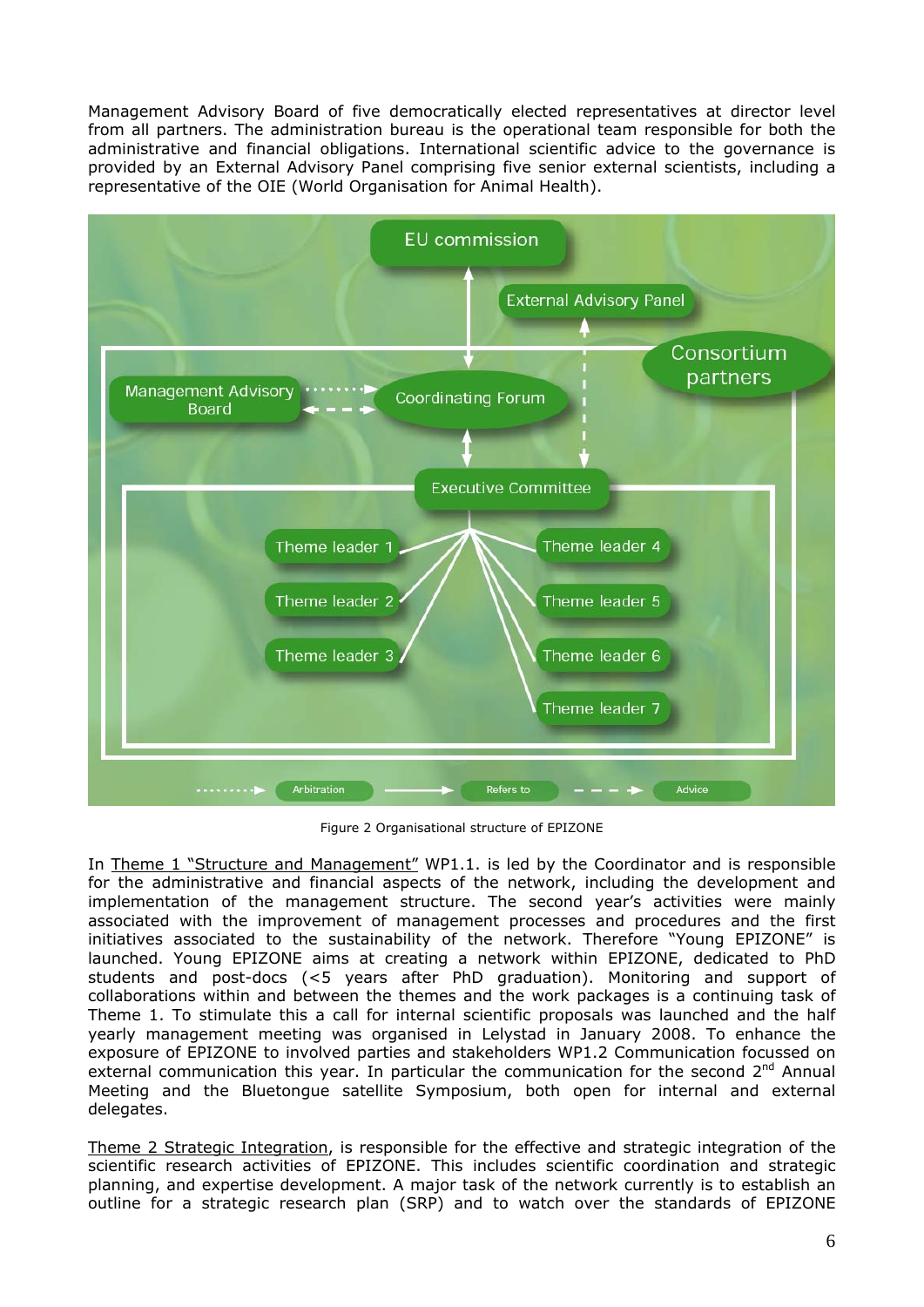outputs. Therefore review procedures for proposals and reports have been written. Internal and external cooperation between scientists was facilitated through scientific meetings as the annual meeting in Brescia and scientific missions. Contacts were established with external collaborators (i.e. EDEN) and connections with institutes, international organisations and stakeholders were improved. To integrate existing knowledge on collections of samples and laboratory materials and to make such resources accessible to partners, inventories on reference materials of major epidemic diseases were further enlarged. For CSFV, ASFV, AI and BTV a lot of this information is now accessible to all the partners through the EPIZONE website.

Theme 3 is responsible for spreading excellence within and outside the network. Training and workshop activities were continued in year 2 by the organisation of 2 workshops on Influenza, one organised in June 2007 by IZS-Ve and one laboratory-based held in Montpellier in July 2007 and co-organised by CIRAD and IZS-Ve, with laboratory staff from African countries. In Brescia the Bluetongue satellite symposium was a great success. Seven short-term trainings were sponsored for 8 EPIZONE members. Five institutions were the beneficiaries of these short-term training missions. Regarding education, progress was done on the constitution of a core group for the definition of an integrated offer on an international master specialised on epizootic diseases. This group which involves Universities has met in April 2008. An action plan was decided during this meeting and should hopefully come to a formal agreement between EPIZONE partners and Universities by the end of this year.

In Theme 4 "Diagnostics", the second project year was especially used to focus on the interaction and networking of the partner institutes.

Therefore, within WP 4.1 several activities for harmonization and standardization of real-time RT-PCR assays for FMDV, CSFV, AIV, NDV and BTV were performed. A ring trial succeeded in the optimization of CSFV-specific real-time RT-PCR diagnostics in the EU. Laboratories with a sub-optimal protocol changed to the highly sensitive and specific standard method or improved their own protocol. Reference material for PCR validation was produced, and a first CSFV-RNAreference panel was distributed. This so-called "EPIZONE REFERENCE RNA PANEL CSFV" can be used by all EPIZONE partners for a further harmonization of CSFV real-time PCR diagnostics (WP4.1), DNA-Chip diagnostics (WP4.2) as well as pen-side testing (WP4.4) and is a perfect example for interaction also between the WPs in theme 4. In WP4.2 "DNA chip", design of a unique pan viral DNA chip and DNA chips for accurate sub-typing of important epizootic viruses were finished as a complementary approach of the different WP partners. A combined "EPIZONE Pan Viral DNA Chip" is under evaluation and will be tested during workshops and in a ring trial. In WP4.3 "DIVA Diagnostics", two workshops were conducted for CVO's, laboratory diagnosticians and epidemiologist. Both workshops, gave a unique opportunity to discuss national and international challenges and solutions in the use of FMDV marker assays. Also available information on DIVA diagnostics in CSFV, FMDV and HPAI were collected in three different reviews. Finally, in WP4.4 "pen-side tests" the interaction of experts of EPIZONE in that field was enhanced and the different methods and experiences of the different groups were exchanged and discussed. As a main result, the loop mediated amplification methods appear to be emerging as a front-runner and focal point for further investigation by the EPIZONE partners. In addition it was considered useful to include the participation of commercial partners in the area of point of care testing in discussions.

The aims in Theme 5 Intervention strategies were to continue joint activities already started and initiate new joint activities. Meetings between participants of all WPs in Theme 5 were organised by FLI in October 2007, and at the Annual EPIZONE meeting. Planning and review of progress was also discussed by WP and TLs at 2 additional meetings. Two review articles have been written and will be submitted for publication, one by WP5.1 participants on, "Antigen delivery systems for veterinary vaccines" and one by WP 5.3 participants on " Adjuvants and immunomodulators in large animals". Working groups set up in each WP based on either specific diseases or technologies have continued to coordinate projects to standardise protocols and share expertise and reagents. The ASFV group has organised two joint vaccine experiments using funding from other projects and including expertise from different partners. A BTV discussion group has been established and so far information on research activities collected and a plan for future joint activities prepared. All 4 WPs contribute to these